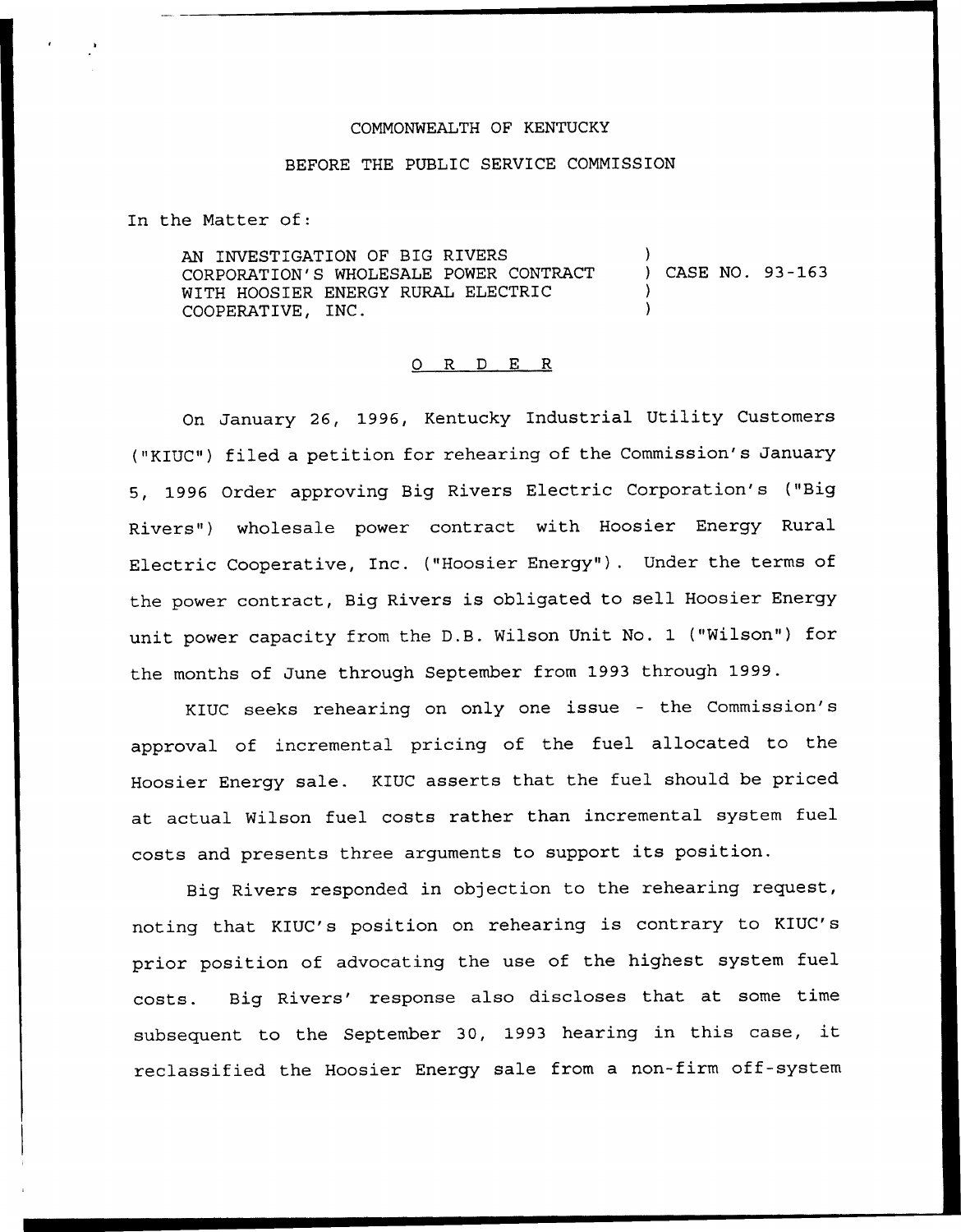sale to a long-term firm off-system sale. The consequence of this reclassification is that fuel costs will be assigned based on Big Rivers' system average rather than its incremental costs.

Based on the request for rehearing and being otherwise sufficiently advised, the Commission finds that its January 5, 1996 Order approved the Hoosier Energy sale on the basis that fuel would be priced at incremental costs. Big Rivers' recent disclosure that system average fuel costs will be used should be more advantageous to ratepayers, assuming that incremental fuel costs are lower than average.

However, the Commission is concerned by Big Rivers' failure to promptly disclose this pricing change. Standing alone, none of KIUC's arguments justify rehearing, but in light of Big fuel pricing change the parties should have an opportunity to further address this issue. While the Commission will rehear the issue of fuel pricing for the Hoosier Energy sale, two of the arguments presented by KIUC are unfounded and will not be considered for the following reasons.

First, KIUC asserts that since four of Big Rivers' high priced, minimum take coal contracts were procured through fraud, the contracts are null and void and cannot be considered when pricing fuel for the sale to Hoosier Energy. The record evidence does not support this argument. The Commission has entered no findings in this case or any other that any of Big Rivers' coal contracts were induced by fraud, or that such contracts are void

 $-2-$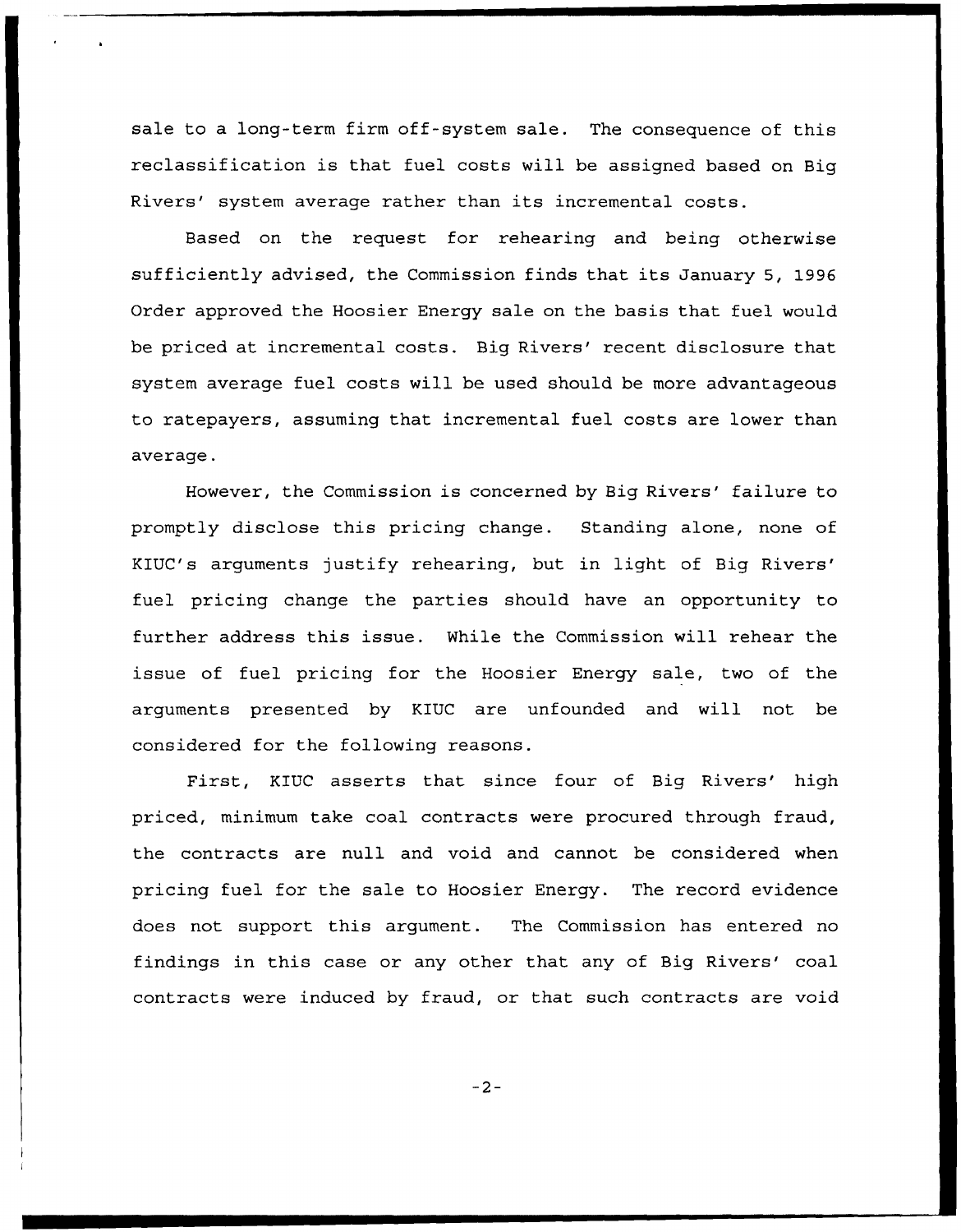and unenforceable, or that actual coal costs should not be used to price fuel for sales.

Second, KIUC challenges the Commission's finding that native load customers will not be adversely affected by the Hoosier Energy sale. KIUC claims that the Commission's July 21, 1994 decision in Case No.  $90-360-C^1$  requiring refunds and disallowances of unreasonable fuel costs will result in an unjustified allocation of these benefits to Hoosier Energy. This is not true. The refunds are allocated not on the basis of current kilowatt-hour sales but on fuel cost ratios for the review period in that case, the 30 months ended April 30, 1993. Those fuel cost ratios do not reflect the contract sales to Hoosier Energy because the ratios predate those sales. The issue of prospective disallowances of unreasonable fuel costs has been fully investigated in Big two year Fuel Adjustment Clause review, Case No. 9 and will be decided in that case.

IT IS THEREFORE ORDERED that:

1. Rehearing is granted on the issue of whether fuel for the sales to Hoosier Energy should be priced on an incremental, average, or Wilson basis.

Case No. 90-360-C, An Examination by the Public Service  $\mathbf{1}$ Commission of the Application of the Fuel Adjustment Clause for Big Rivers Electric Corporation from November 1, 1991 to April 30, 1992.

Case No. 94-458, An Examination by the Public Service  $\overline{a}$ Commission of the Application of the Fuel Adjustment Clause for Big Rivers Electric Corporation from November 1, 1992 to April 30, 1994.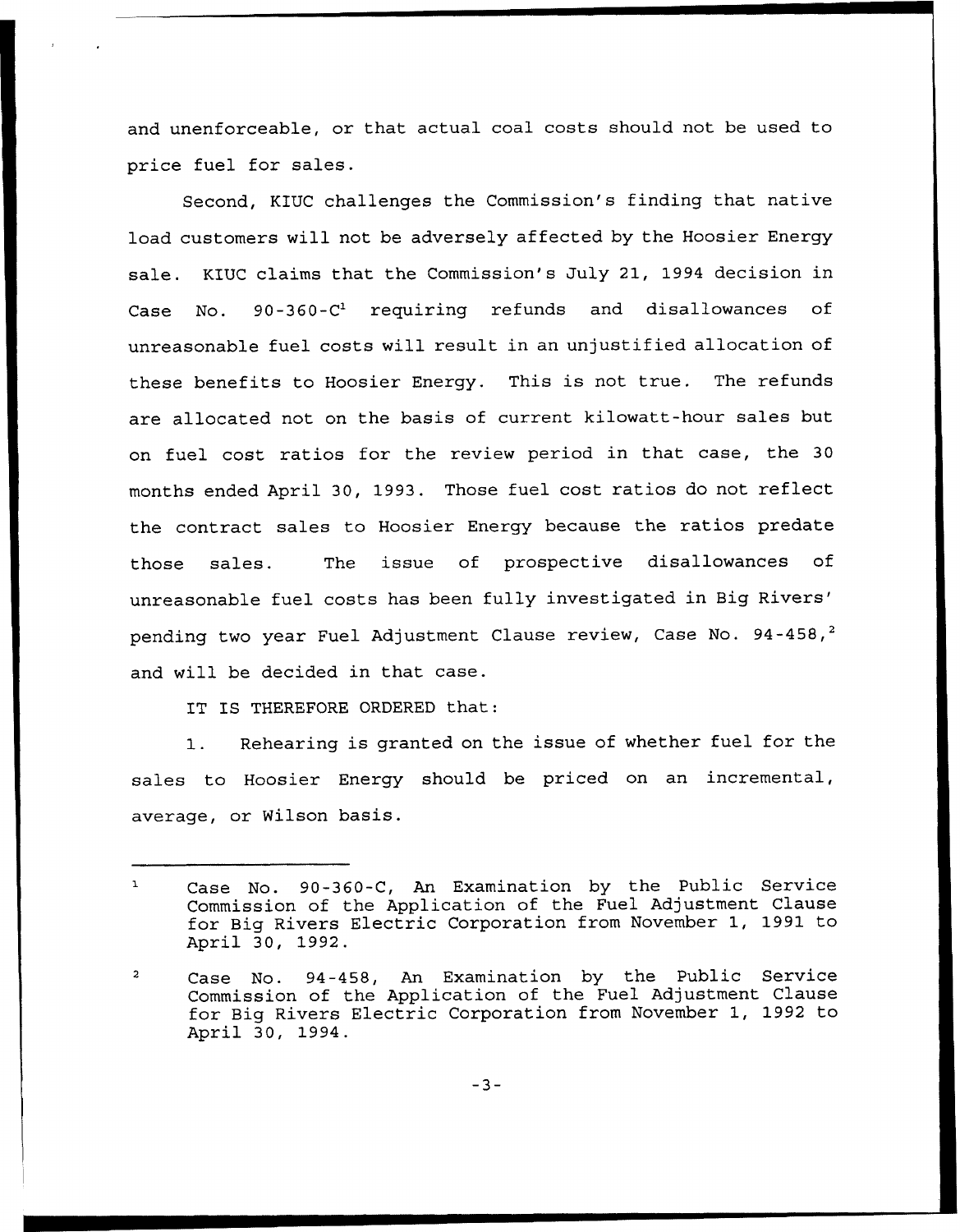2. The procedural schedule in Appendix A, attached hereto and incorporated by reference, shall be followed.

Done at Frankfort, Kentucky, this 14th day of February, 1996.

PUBLIC SERVICE COMMISSION

Chairma WICE COMMISSION

ATTEST:

Executive Director